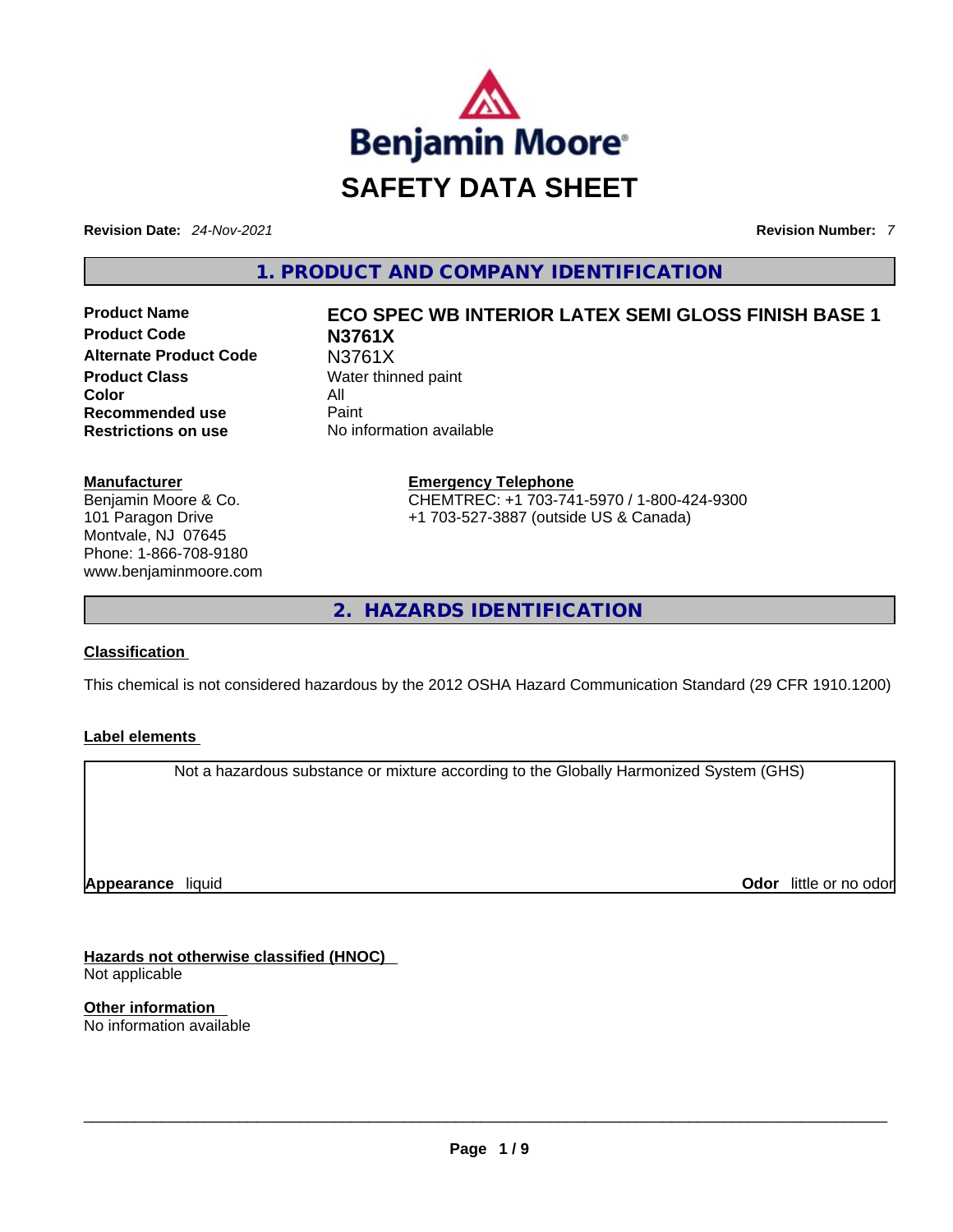**WARNING:** This product contains isothiazolinone compounds at levels of <0.1%. These substances are biocides commonly found in most paints and a variety of personal care products as a preservative. Certain individuals may be sensitive or allergic to these substances, even at low levels.

## **3. COMPOSITION INFORMATION ON COMPONENTS**

| <b>Chemical</b><br>name                                  | <b>CAS No.</b>                                     | Weight-%       |
|----------------------------------------------------------|----------------------------------------------------|----------------|
| --<br>ı dioxide<br>itanium                               | $\sim$ $\sim$ $\sim$<br>$.346^\circ$<br>-53-67 - 4 | 0E<br>20<br>Zi |
| $\sim$<br>olefin sulfonate<br>$-14 -$<br>.odium<br>∽ ۱۴ت | 139-<br>584<br>6- / د                              | v.J            |

|                                                  | 4. FIRST AID MEASURES                                                                                    |  |
|--------------------------------------------------|----------------------------------------------------------------------------------------------------------|--|
| <b>General Advice</b>                            | No hazards which require special first aid measures.                                                     |  |
| <b>Eye Contact</b>                               | Rinse thoroughly with plenty of water for at least 15 minutes and consult a<br>physician.                |  |
| <b>Skin Contact</b>                              | Wash off immediately with soap and plenty of water while removing all<br>contaminated clothes and shoes. |  |
| <b>Inhalation</b>                                | Move to fresh air. If symptoms persist, call a physician.                                                |  |
| Ingestion                                        | Clean mouth with water and afterwards drink plenty of water. Consult a physician<br>if necessary.        |  |
| <b>Most Important</b><br><b>Symptoms/Effects</b> | None known.                                                                                              |  |
| <b>Notes To Physician</b>                        | Treat symptomatically.                                                                                   |  |
|                                                  |                                                                                                          |  |

**5. FIRE-FIGHTING MEASURES** 

| <b>Suitable Extinguishing Media</b>                   | Use extinguishing measures that are appropriate to local<br>circumstances and the surrounding environment.                                   |
|-------------------------------------------------------|----------------------------------------------------------------------------------------------------------------------------------------------|
| Protective equipment and precautions for firefighters | As in any fire, wear self-contained breathing apparatus<br>pressure-demand, MSHA/NIOSH (approved or equivalent)<br>and full protective gear. |
| <b>Specific Hazards Arising From The Chemical</b>     | Closed containers may rupture if exposed to fire or<br>extreme heat.                                                                         |
| <b>Sensitivity to mechanical impact</b>               | No.                                                                                                                                          |
| Sensitivity to static discharge                       | No.                                                                                                                                          |
| <b>Flash Point Data</b>                               |                                                                                                                                              |
| Flash point (°F)                                      | Not applicable                                                                                                                               |
| Flash Point (°C)                                      | Not applicable                                                                                                                               |
| <b>Method</b>                                         | Not applicable                                                                                                                               |
|                                                       |                                                                                                                                              |
|                                                       |                                                                                                                                              |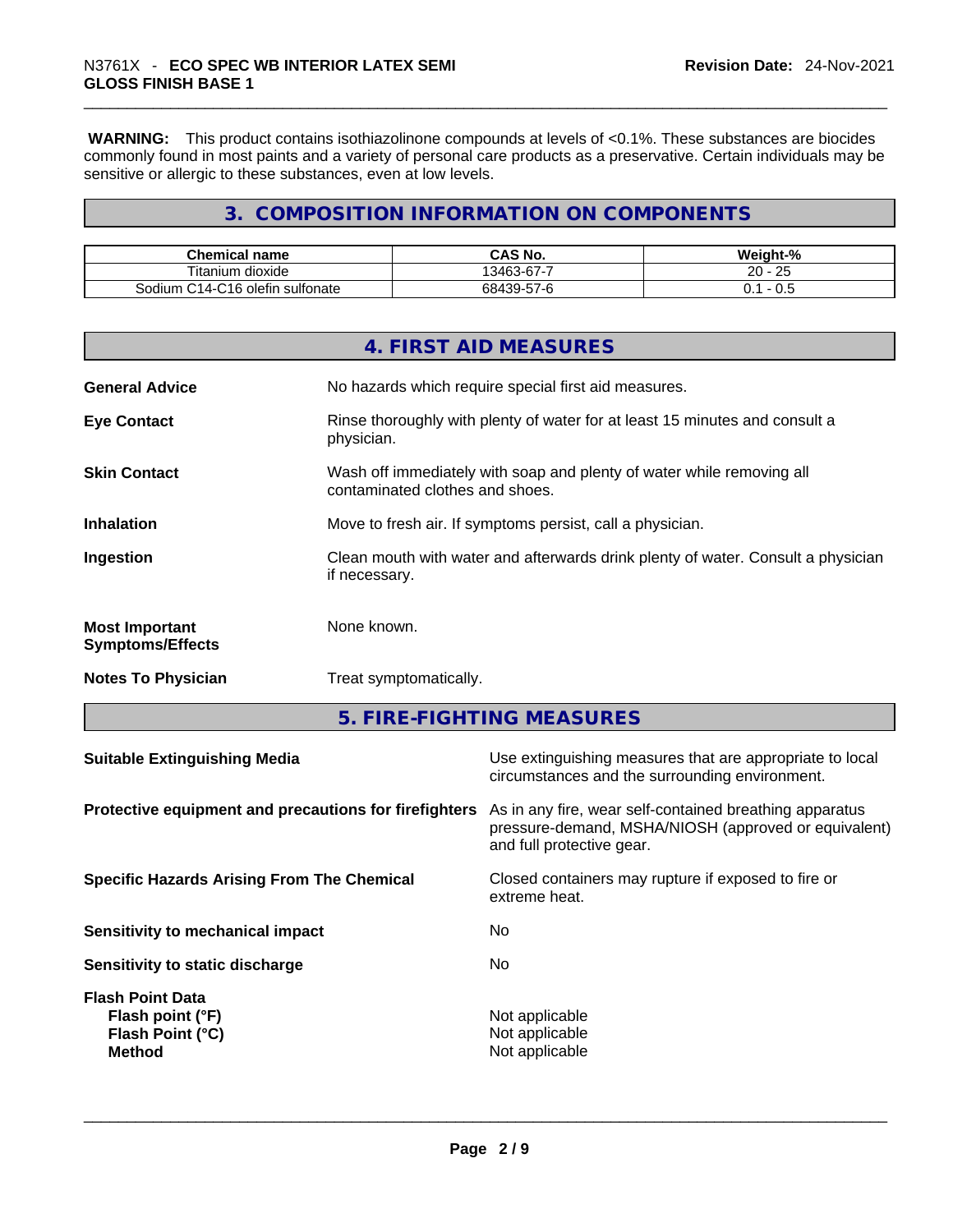### **Flammability Limits In Air**

| Lower flammability limit:        | Not applicable |
|----------------------------------|----------------|
| <b>Upper flammability limit:</b> | Not applicable |
|                                  |                |

**NFPA Health:** 1 **Flammability:** 0 **Instability:** 0 **Special:** Not Applicable

### **NFPA Legend**

- 0 Not Hazardous
- 1 Slightly
- 2 Moderate
- 3 High
- 4 Severe

*The ratings assigned are only suggested ratings, the contractor/employer has ultimate responsibilities for NFPA ratings where this system is used.* 

*Additional information regarding the NFPA rating system is available from the National Fire Protection Agency (NFPA) at www.nfpa.org.* 

### **6. ACCIDENTAL RELEASE MEASURES**

| <b>Personal Precautions</b>                                                                                                            | Avoid contact with skin, eyes and clothing. Ensure adequate ventilation.                                                                                                         |
|----------------------------------------------------------------------------------------------------------------------------------------|----------------------------------------------------------------------------------------------------------------------------------------------------------------------------------|
| <b>Other Information</b>                                                                                                               | Prevent further leakage or spillage if safe to do so.                                                                                                                            |
| <b>Environmental precautions</b>                                                                                                       | See Section 12 for additional Ecological Information.                                                                                                                            |
| Soak up with inert absorbent material. Sweep up and shovel into suitable<br><b>Methods for Cleaning Up</b><br>containers for disposal. |                                                                                                                                                                                  |
|                                                                                                                                        | 7. HANDLING AND STORAGE                                                                                                                                                          |
| Handling                                                                                                                               | Avoid contact with skin, eyes and clothing. Avoid breathing vapors, spray mists or<br>sanding dust. In case of insufficient ventilation, wear suitable respiratory<br>equipment. |
| <b>Storage</b>                                                                                                                         | Keep container tightly closed. Keep out of the reach of children.                                                                                                                |
|                                                                                                                                        |                                                                                                                                                                                  |

**Incompatible Materials** No information available

**8. EXPOSURE CONTROLS/PERSONAL PROTECTION** 

### **Exposure Limits**

| $P_{\rm max}$<br>…ner<br>шсаг<br>паше | . .<br>⊬اف<br>"<br>. | <b>DE</b><br>$\mathbf{r}$<br>-- |
|---------------------------------------|----------------------|---------------------------------|
| ⊓tar<br>n dioxide<br>ាបេក             | <b>TWA</b><br>17     | $ -$<br>∆ו∧ר<br>ma,             |

### **Legend**

ACGIH - American Conference of Governmental Industrial Hygienists Exposure Limits OSHA - Occupational Safety & Health Administration Exposure Limits N/E - Not Established

**Engineering Measures** Ensure adequate ventilation, especially in confined areas.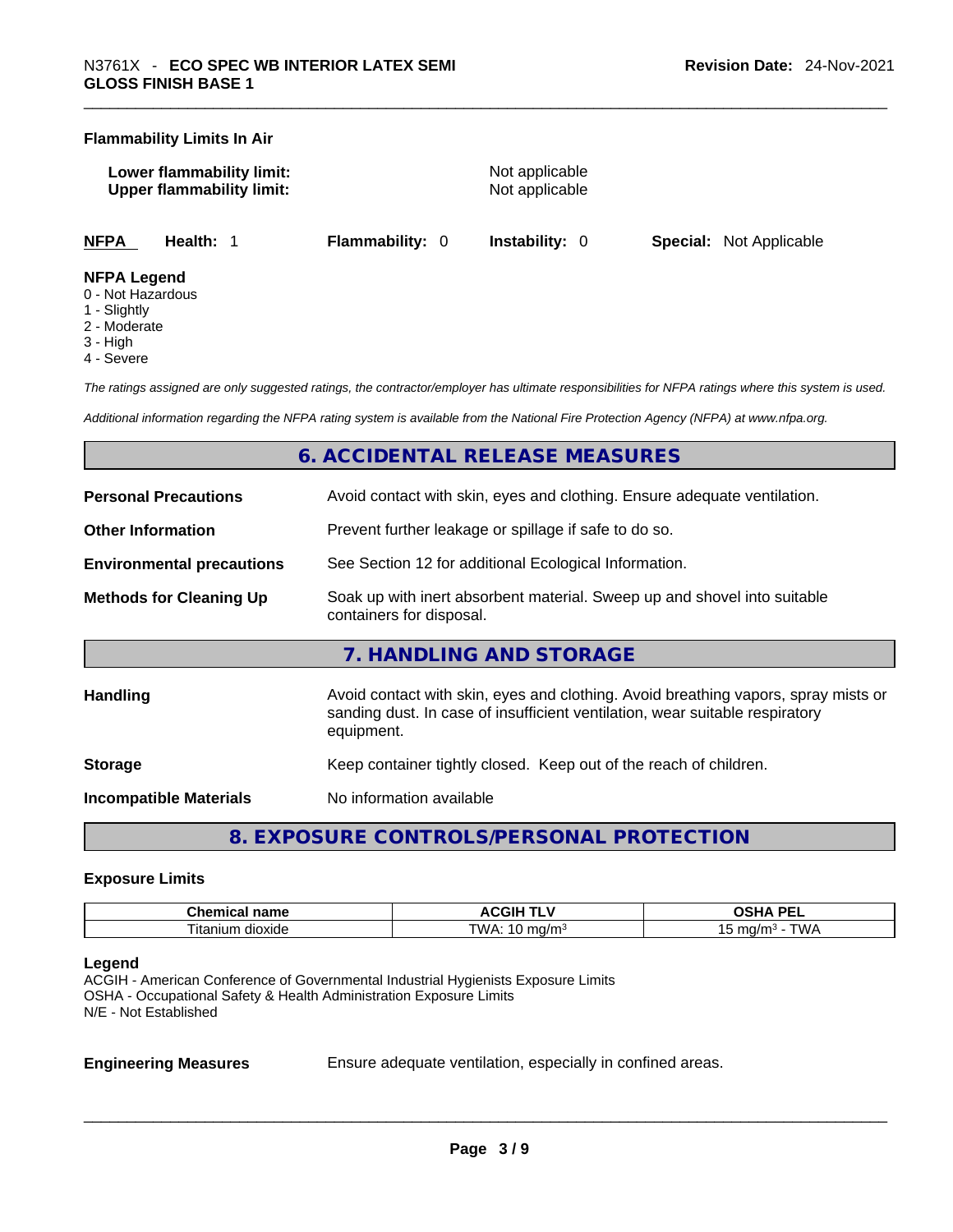| <b>Personal Protective Equipment</b> |                                                                                                                                     |
|--------------------------------------|-------------------------------------------------------------------------------------------------------------------------------------|
| <b>Eye/Face Protection</b>           | Safety glasses with side-shields.                                                                                                   |
| <b>Skin Protection</b>               | Protective gloves and impervious clothing.                                                                                          |
| <b>Respiratory Protection</b>        | In case of insufficient ventilation wear suitable respiratory equipment.                                                            |
| <b>Hygiene Measures</b>              | Avoid contact with skin, eyes and clothing. Remove and wash contaminated<br>clothing before re-use. Wash thoroughly after handling. |

### **9. PHYSICAL AND CHEMICAL PROPERTIES**

**Appearance** liquid **Odor Odor Odor Odor Odor Odor** *little* **or no odor Odor Threshold** No information available **Density (lbs/gal)** 10.4 - 10.8<br> **Specific Gravity** 1.24 - 1.29 **Specific Gravity pH pH No** information available **Viscosity (cps) Viscosity (cps) No information available Solubility(ies)** No information available **Evaporation Rate No information available No information available Vapor pressure**  No information available **No information** available **Vapor density No information available No** information available **Wt. % Solids** 50 - 60 **Vol. % Solids** 35 - 45 **Wt. % Volatiles** 40 - 50 **Vol. % Volatiles** 55 - 65 **VOC Regulatory Limit (g/L)** 0 **Boiling Point (°F)** 212 **Boiling Point (°C)** 100 **Freezing point (°F)** 32 **Freezing Point (°C)** 0 **Flash point (°F)** Not applicable **Flash Point (°C)** Not applicable **Method** Not applicable **Flammability (solid, gas)** Not applicable **Upper flammability limit:**<br> **Lower flammability limit:**<br>
Not applicable<br>
Not applicable **Lower flammability limit:**<br> **Autoignition Temperature (°F)** Not applicable Not applicable **Autoignition Temperature (°F)**<br> **Autoignition Temperature (°C)** No information available **Autoignition Temperature (°C) Decomposition Temperature (°F)** No information available **Decomposition Temperature (°C)** No information available **Partition coefficient Community Contract Contract Contract Contract Contract Contract Contract Contract Contract Contract Contract Contract Contract Contract Contract Contract Contract Contract Contract Contract Contr** 

# **No information available**

### **10. STABILITY AND REACTIVITY**

| <b>Reactivity</b>          | Not Applicable                  |
|----------------------------|---------------------------------|
| <b>Chemical Stability</b>  | Stable under normal conditions. |
| <b>Conditions to avoid</b> | Prevent from freezing.          |
|                            |                                 |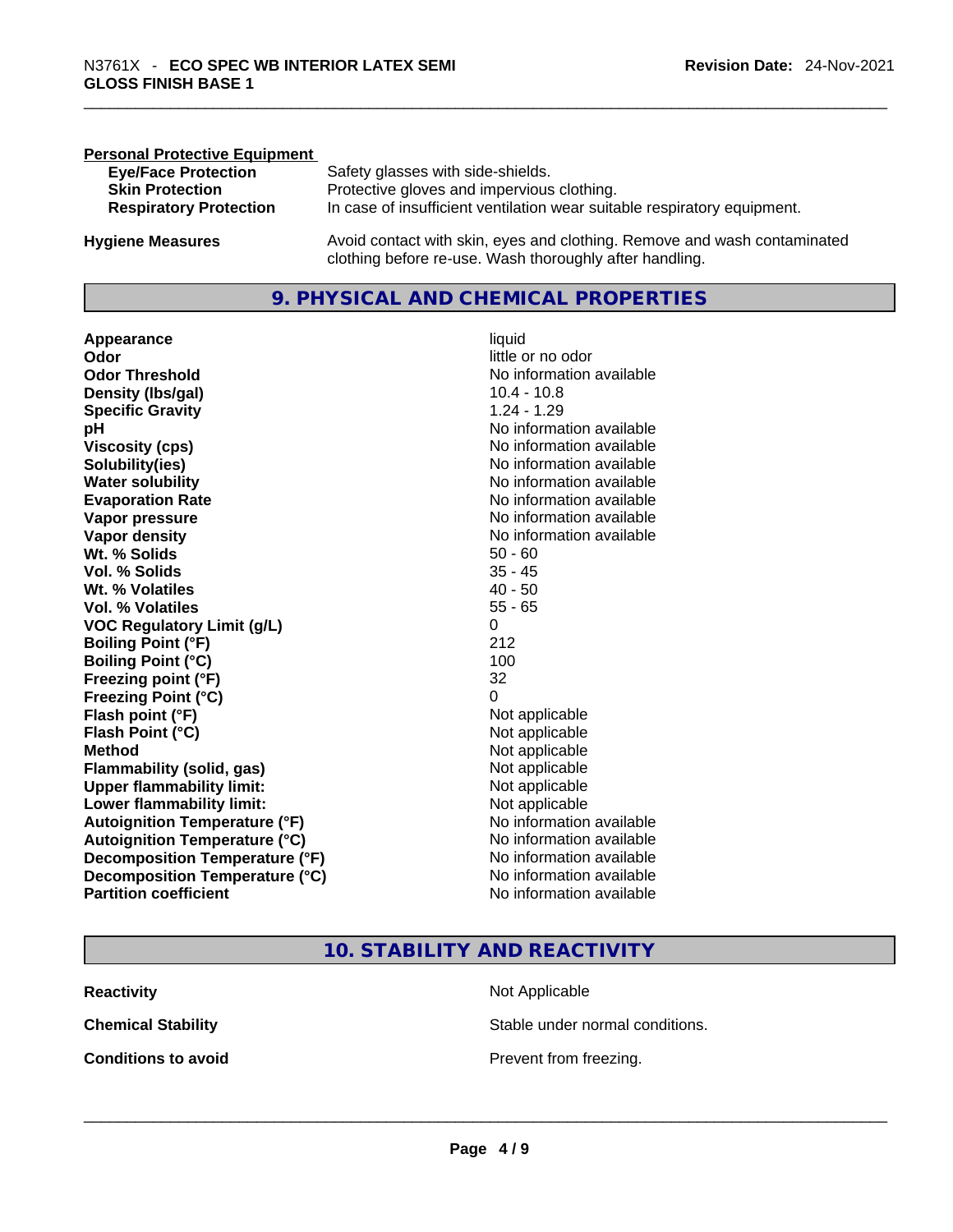| <b>Incompatible Materials</b>                                                                                                                                                                                                                                                                                                            | No materials to be especially mentioned.                                                                                                                                                                                                                                                                                                                                                                                      |
|------------------------------------------------------------------------------------------------------------------------------------------------------------------------------------------------------------------------------------------------------------------------------------------------------------------------------------------|-------------------------------------------------------------------------------------------------------------------------------------------------------------------------------------------------------------------------------------------------------------------------------------------------------------------------------------------------------------------------------------------------------------------------------|
| <b>Hazardous Decomposition Products</b>                                                                                                                                                                                                                                                                                                  | None under normal use.                                                                                                                                                                                                                                                                                                                                                                                                        |
| Possibility of hazardous reactions                                                                                                                                                                                                                                                                                                       | None under normal conditions of use.                                                                                                                                                                                                                                                                                                                                                                                          |
|                                                                                                                                                                                                                                                                                                                                          | 11. TOXICOLOGICAL INFORMATION                                                                                                                                                                                                                                                                                                                                                                                                 |
| <b>Product Information</b>                                                                                                                                                                                                                                                                                                               |                                                                                                                                                                                                                                                                                                                                                                                                                               |
| Information on likely routes of exposure                                                                                                                                                                                                                                                                                                 |                                                                                                                                                                                                                                                                                                                                                                                                                               |
| <b>Principal Routes of Exposure</b>                                                                                                                                                                                                                                                                                                      | Eye contact, skin contact and inhalation.                                                                                                                                                                                                                                                                                                                                                                                     |
| <b>Acute Toxicity</b>                                                                                                                                                                                                                                                                                                                    |                                                                                                                                                                                                                                                                                                                                                                                                                               |
| <b>Product Information</b>                                                                                                                                                                                                                                                                                                               | No information available                                                                                                                                                                                                                                                                                                                                                                                                      |
|                                                                                                                                                                                                                                                                                                                                          | Symptoms related to the physical, chemical and toxicological characteristics                                                                                                                                                                                                                                                                                                                                                  |
| <b>Symptoms</b>                                                                                                                                                                                                                                                                                                                          | No information available                                                                                                                                                                                                                                                                                                                                                                                                      |
|                                                                                                                                                                                                                                                                                                                                          | Delayed and immediate effects as well as chronic effects from short and long-term exposure                                                                                                                                                                                                                                                                                                                                    |
| Eye contact<br><b>Skin contact</b>                                                                                                                                                                                                                                                                                                       | May cause slight irritation.<br>Substance may cause slight skin irritation. Prolonged or repeated contact may dry<br>skin and cause irritation.                                                                                                                                                                                                                                                                               |
| <b>Inhalation</b><br>Ingestion<br><b>Sensitization</b><br><b>Neurological Effects</b><br><b>Mutagenic Effects</b><br><b>Reproductive Effects</b><br><b>Developmental Effects</b><br><b>Target organ effects</b><br><b>STOT - single exposure</b><br><b>STOT - repeated exposure</b><br>Other adverse effects<br><b>Aspiration Hazard</b> | May cause irritation of respiratory tract.<br>Ingestion may cause gastrointestinal irritation, nausea, vomiting and diarrhea.<br>No information available<br>No information available.<br>No information available.<br>No information available.<br>No information available.<br>No information available.<br>No information available.<br>No information available.<br>No information available.<br>No information available |

**Numerical measures of toxicity**

**The following values are calculated based on chapter 3.1 of the GHS document**

| <b>ATEmix (oral)</b>   | 46356 mg/kg  |
|------------------------|--------------|
| <b>ATEmix (dermal)</b> | 186295 mg/kg |

### **Component Information**

| Chemical name                                 | Oral LD50            | Dermal LD50              | Inhalation LC50    |
|-----------------------------------------------|----------------------|--------------------------|--------------------|
| Titanium dioxide<br>13463-67-7                | > 10000 mg/kg (Rat)  | $\overline{\phantom{0}}$ |                    |
| Sodium C14-C16 olefin sulfonate<br>68439-57-6 | $= 2220$ mg/kg (Rat) | $>$ 740 mg/kg (Rabbit)   | > 52 mg/L (Rat)4 h |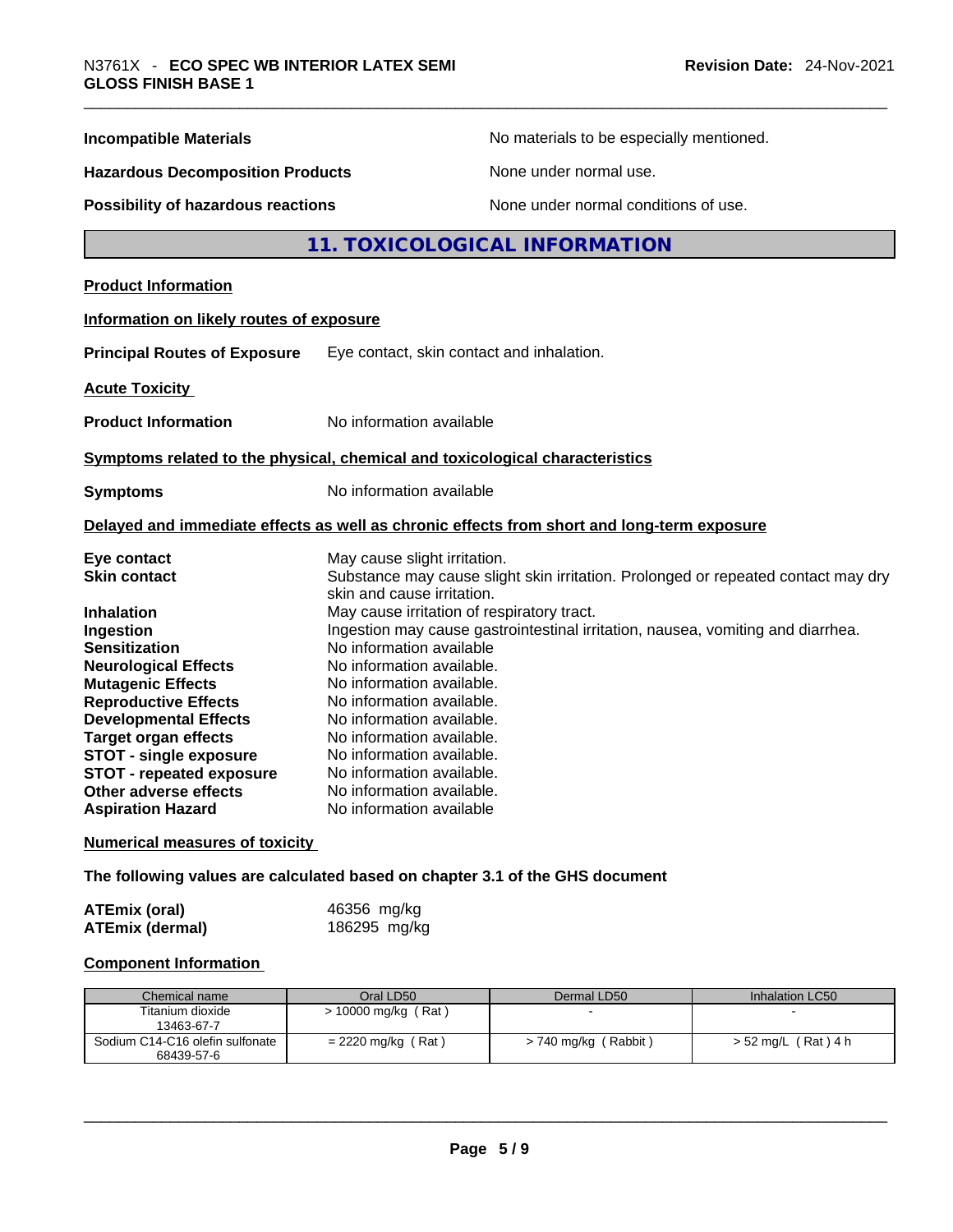### **Chronic Toxicity**

### **Carcinogenicity**

*The information below indicates whether each agency has listed any ingredient as a carcinogen:.* 

| <b>Chemical name</b>    | IARC                 | <b>NTP</b> | OSHA   |
|-------------------------|----------------------|------------|--------|
|                         | 2Β<br>Possible Human |            | Listed |
| ` Titanium 、<br>dioxide | Carcinogen           |            |        |

• Although IARC has classified titanium dioxide as possibly carcinogenic to humans (2B), their summary concludes: "No significant exposure to titanium dioxide is thought to occur during the use of products in which titanium dioxide is bound to other materials, such as paint."

### **Legend**

IARC - International Agency for Research on Cancer NTP - National Toxicity Program OSHA - Occupational Safety & Health Administration

**12. ECOLOGICAL INFORMATION** 

### **Ecotoxicity Effects**

The environmental impact of this product has not been fully investigated.

### **Product Information**

### **Acute Toxicity to Fish**

No information available

### **Acute Toxicity to Aquatic Invertebrates**

No information available

### **Acute Toxicity to Aquatic Plants**

No information available

### **Persistence / Degradability**

No information available.

### **Bioaccumulation**

There is no data for this product.

### **Mobility in Environmental Media**

No information available.

### **Ozone**

No information available

### **Component Information**

### **Acute Toxicity to Fish**

Titanium dioxide  $LC50:$  > 1000 mg/L (Fathead Minnow - 96 hr.)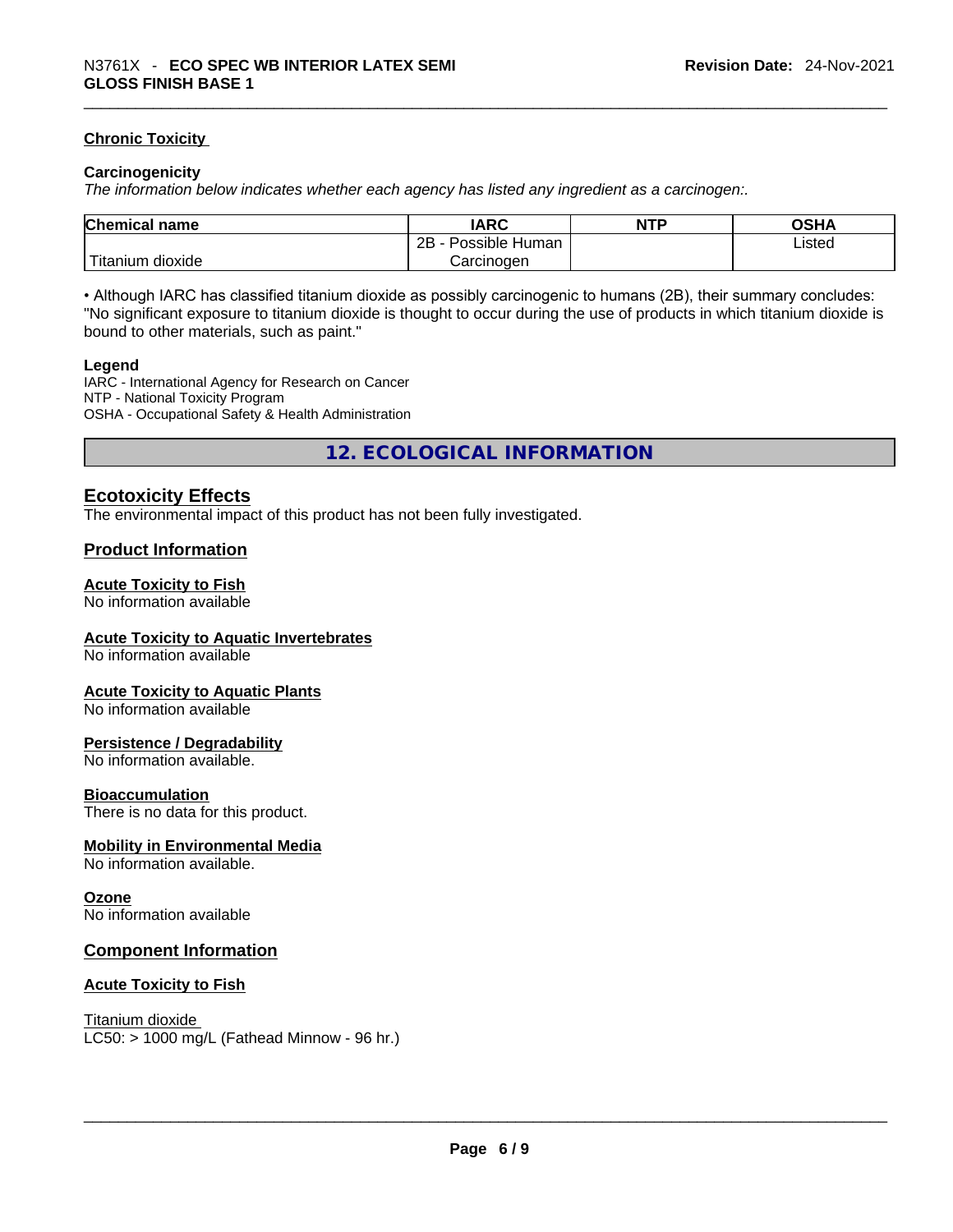### **Acute Toxicity to Aquatic Invertebrates**

No information available

### **Acute Toxicity to Aquatic Plants**

No information available

|                                                  | 13. DISPOSAL CONSIDERATIONS                                                                                                                                                                                               |
|--------------------------------------------------|---------------------------------------------------------------------------------------------------------------------------------------------------------------------------------------------------------------------------|
| <b>Waste Disposal Method</b>                     | Dispose of in accordance with federal, state, and local regulations. Local<br>requirements may vary, consult your sanitation department or state-designated<br>environmental protection agency for more disposal options. |
|                                                  | <b>14. TRANSPORT INFORMATION</b>                                                                                                                                                                                          |
| <b>DOT</b>                                       | Not regulated                                                                                                                                                                                                             |
| <b>ICAO / IATA</b>                               | Not regulated                                                                                                                                                                                                             |
| <b>IMDG / IMO</b>                                | Not regulated                                                                                                                                                                                                             |
|                                                  | <b>15. REGULATORY INFORMATION</b>                                                                                                                                                                                         |
| <b>International Inventories</b>                 |                                                                                                                                                                                                                           |
| <b>TSCA: United States</b><br><b>DSL: Canada</b> | Yes - All components are listed or exempt.<br>Yes - All components are listed or exempt.                                                                                                                                  |
| .                                                |                                                                                                                                                                                                                           |

### **Federal Regulations**

### **SARA 311/312 hazardous categorization**

| No  |
|-----|
| Nο  |
| No. |
| Nο  |
| N∩  |
|     |

### **SARA 313**

Section 313 of Title III of the Superfund Amendments and Reauthorization Act of 1986 (SARA). This product contains a chemical or chemicals which are subject to the reporting requirements of the Act and Title 40 of the Code of Federal Regulations, Part 372:

*None*

### **Clean Air Act,Section 112 Hazardous Air Pollutants (HAPs) (see 40 CFR 61)**

This product contains the following HAPs:

*None*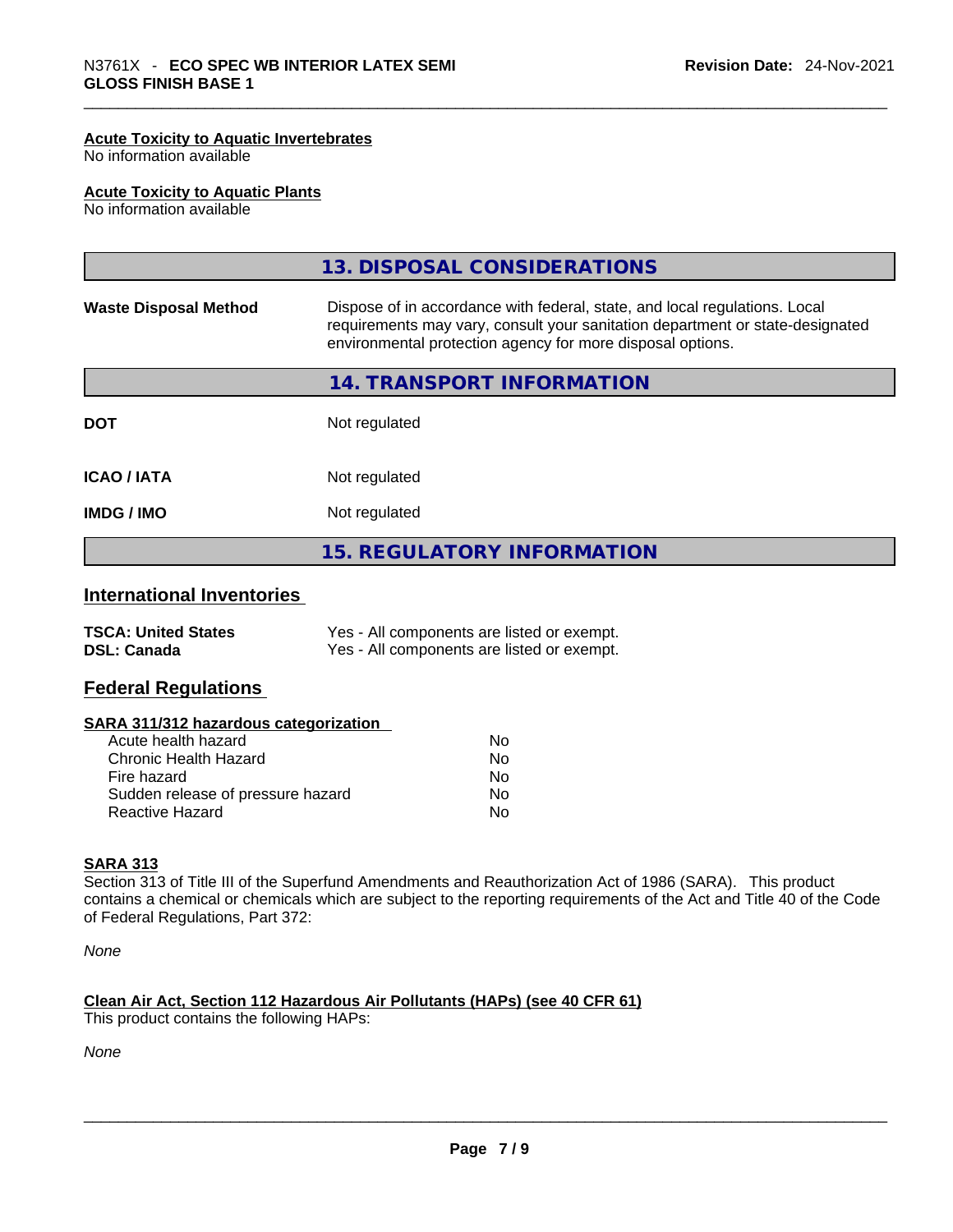## **US State Regulations**

### **California Proposition 65**

**WARNING:** This product can expose you to chemicals including Titanium dioxide, which are known to the State of California to cause cancer, and Toluene which are known to the State of California to cause birth defects or other reproductive harm. For more information go to www.P65Warnings.ca.gov

### **State Right-to-Know**

| Chemical<br>name              | Мŕ<br>, , , , , | Jersev<br><b>Nev</b> | Pennsylvania |
|-------------------------------|-----------------|----------------------|--------------|
| <br>--<br>dioxide<br>litanium |                 |                      |              |
| (aolir                        |                 |                      |              |

### **Legend**

X - Listed

# **16. OTHER INFORMATION**

| HMIS -<br>Health: 1 | <b>Flammability: 0</b> | <b>Reactivity: 0 PPE: -</b> |  |  |
|---------------------|------------------------|-----------------------------|--|--|
|---------------------|------------------------|-----------------------------|--|--|

### **HMIS Legend**

- 0 Minimal Hazard
- 1 Slight Hazard
- 2 Moderate Hazard
- 3 Serious Hazard
- 4 Severe Hazard
- **Chronic Hazard**
- X Consult your supervisor or S.O.P. for "Special" handling instructions.

Note: The PPE rating has intentionally been left blank. Choose appropriate PPE that will protect employees from the hazards the material will *present under the actual normal conditions of use.* 

*Caution: HMISÒ ratings are based on a 0-4 rating scale, with 0 representing minimal hazards or risks, and 4 representing significant hazards or risks. Although HMISÒ ratings are not required on MSDSs under 29 CFR 1910.1200, the preparer, has chosen to provide them. HMISÒ ratings are to be used only in conjunction with a fully implemented HMISÒ program by workers who have received appropriate HMISÒ training. HMISÒ is a registered trade and service mark of the NPCA. HMISÒ materials may be purchased exclusively from J. J. Keller (800) 327-6868.* 

 **WARNING!** If you scrape, sand, or remove old paint, you may release lead dust. LEAD IS TOXIC. EXPOSURE TO LEAD DUST CAN CAUSE SERIOUS ILLNESS, SUCH AS BRAIN DAMAGE, ESPECIALLY IN CHILDREN. PREGNANT WOMEN SHOULD ALSO AVOID EXPOSURE.Wear a NIOSH approved respirator to control lead exposure. Clean up carefully with a HEPA vacuum and a wet mop. Before you start, find out how to protect yourself and your family by contacting the National Lead Information Hotline at 1-800-424-LEAD or log on to www.epa.gov/lead.

**Prepared By Product Stewardship Department** Benjamin Moore & Co. 101 Paragon Drive Montvale, NJ 07645